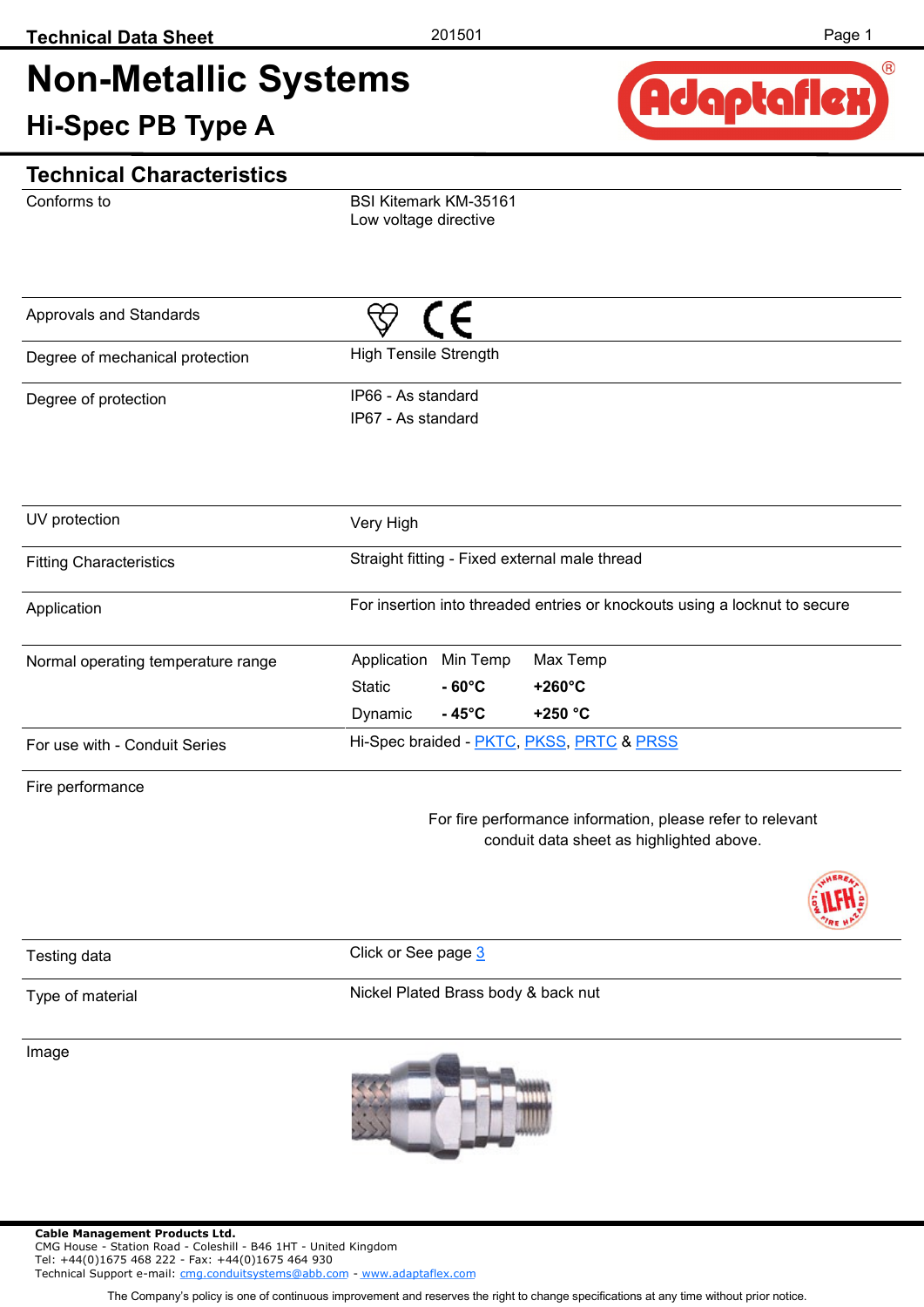# **Non-Metallic Systems Hi-Spec PB Type A**

## **Dimensional & Thread Data**

|                                  | <b>To Suit</b><br>Conduit<br>øΒ<br>øΑ |              |                    | <b>Nominal Dimensions (mm)</b> |      |      |      |      |      | Weight |       |
|----------------------------------|---------------------------------------|--------------|--------------------|--------------------------------|------|------|------|------|------|--------|-------|
| Part No<br><b>Metric Threads</b> |                                       | <b>Braid</b> | <b>Thread</b><br>D | <b>Bore</b><br>øC              | E    | F    | G    | н    |      | J      | (kg)  |
| PBF13/M16/A                      | 13.0                                  | 14.1         | M16x1.5            | 12.0                           | 12.0 | 22.0 | 24.0 | 28.0 | 30.5 | 43.0   | 0.083 |
| PBF16/M16/A                      | 15.8                                  | 17.2         | M16x1.5            | 12.0                           | 12.0 | 24.0 | 25.4 | 30.0 | 33.0 | 46.0   | 0.098 |
| PBF21/M20/A                      | 21.2                                  | 23.6         | M20x1.5            | 16.0                           | 14.0 | 28.0 | 30.0 | 35.0 | 39.0 | 50.0   | 0.126 |
| <b>PBC28/M25/A</b>               | 28.5                                  | 30.0         | M25x1.5            | 19.0                           | 15.0 | 38.0 | 38.0 | 45.0 | 49.0 | 55.0   | 0.224 |
| PBC34/M32/A                      | 34.5                                  | 36.0         | M32x1.5            | 26.5                           | 18.0 | 42.0 | 45.0 | 50.0 | 55.0 | 62.0   | 0.292 |
| PBC42/M40/A                      | 42.4                                  | 45.5         | M40x1.5            | 35.0                           | 15.0 | 54.0 | 57.0 | 75.0 | 77.0 | 80.0   | 0.602 |



|  | ۲Ŕ, |   | (A/F) |
|--|-----|---|-------|
|  |     | Õ |       |
|  |     |   |       |



| Metric         | <b>Standard thread conforming</b><br>to EN60423 & BS3643 |                                  |                   |  |  |  |  |  |
|----------------|----------------------------------------------------------|----------------------------------|-------------------|--|--|--|--|--|
| Thread<br>Size | <b>Ext Thread</b><br>Outside<br>Diameter                 | Int Thread<br>Inside<br>Diameter | Pitch             |  |  |  |  |  |
| M12            | 12 <sub>mm</sub>                                         | 10.9mm                           | 1.5 <sub>mm</sub> |  |  |  |  |  |
| M16            | 16mm                                                     | 14.4mm                           | 1.5 <sub>mm</sub> |  |  |  |  |  |
| M20            | 20 <sub>mm</sub>                                         | 18.4mm                           | 1.5 <sub>mm</sub> |  |  |  |  |  |
| M25            | 25mm                                                     | 23.4mm                           | 1.5 <sub>mm</sub> |  |  |  |  |  |
| M32            | 32mm                                                     | 30.4mm                           | 1.5 <sub>mm</sub> |  |  |  |  |  |
| M40            | 40mm                                                     | 38.4mm                           | 1.5 <sub>mm</sub> |  |  |  |  |  |
| M50            | 50mm                                                     | 48.4mm                           | 1.5 <sub>mm</sub> |  |  |  |  |  |
| M63            | 63mm                                                     | 61.4mm                           | 1.5 <sub>mm</sub> |  |  |  |  |  |

NOTE: Dimensions are nominal

The Company's policy is one of continuous improvement and reserves the right to change specifications at any time without prior notice.